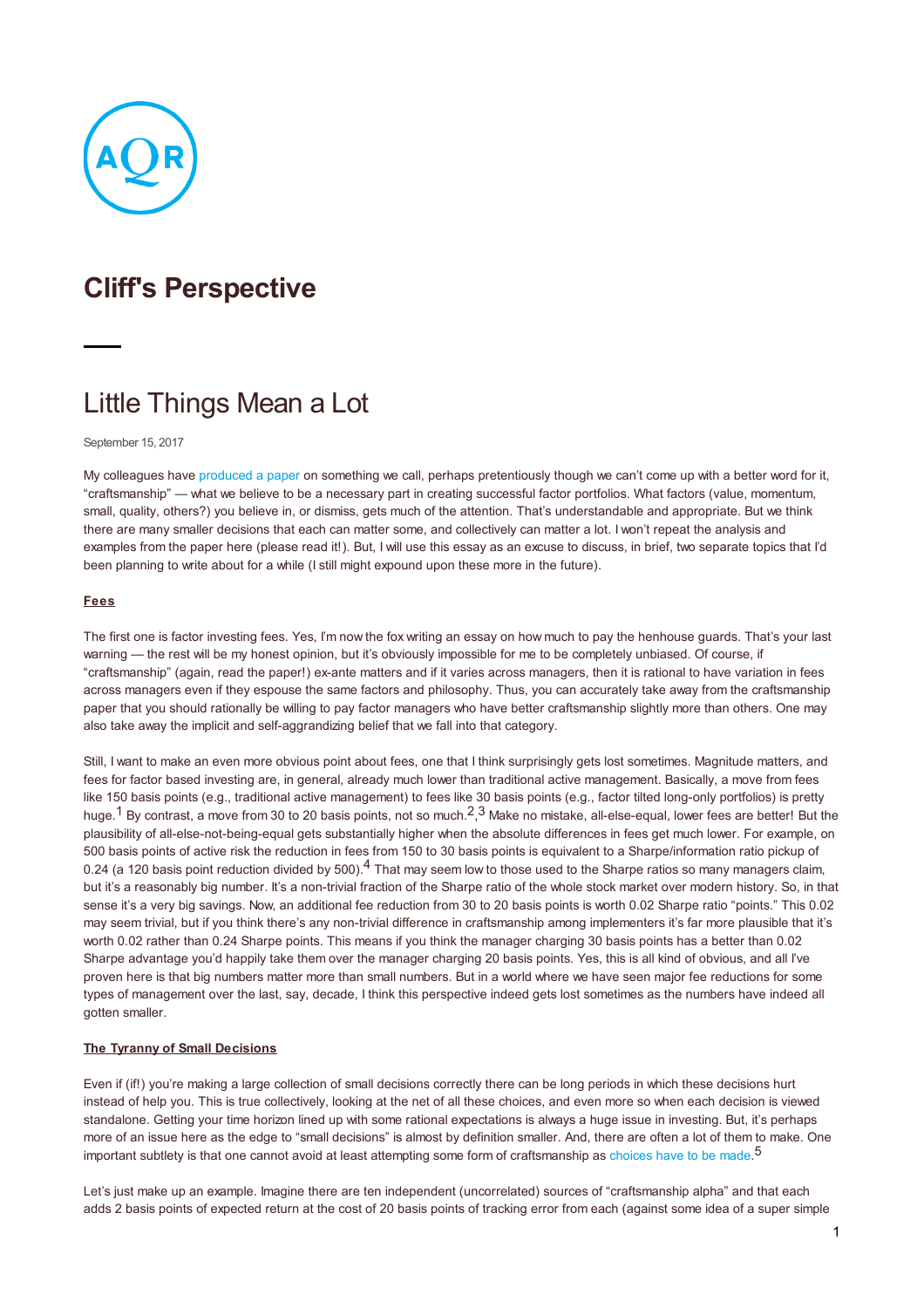"non-crafted" alternative.)<sup>6</sup> Each is thus a 0.10 Sharpe ratio viewed alone. Together they are expected to add 20 basis points to the overall factor implementation inducing 63 basis points of tracking error (20 basis points times the square-root of ten). That's a Sharpe ratio of 0.32 from the collective craftsmanship (in addition to the basic factor returns).

This is not a bad deal particularly, say, continuing the example posited above where this craftsmanship costs an extra 10 basis points in fees.

But, as many have noted in other contexts, a Sharpe ratio like 0.32 can be hard to live with. Its chance of subtracting from your performance in a given year is about 37%. Its chance of subtracting over five years is about 24%. And, wait for it… over twenty years the chance it subtracts is still about 8%. That's right. There's a non-trivial chance your craftsmanship is every bit as good as you think, and it subtracts over two full decades, perhaps the lion's share of your career. Such is the unforgiving, uncaring math.<sup>7</sup>

Now, if you think those stats are bracing for the full set of ten unrelated additive pieces of craftsmanship, each with a 0.10 Sharpe ratio, then you are entering a special kind of hell if you are evaluating each on their own. Sharpe advantages of 0.10 have a 33% chance of losing over twenty-year periods. That means an individual minor improvement you believe in, and you are right about, could quite easily let you down over your career.

Of course, a remaining question is how one can ever be confident in each individual piece of craftsmanship if they are 0.10 Sharpe ratios viewed standalone. There is no magic answer (and please remember that you do have to choose!), and it is similar to getting comfortable with any strategy. We consider basic economic sense ("diversify across equally intuitive ways to measure a factor", "don't take unintended risks", "trade as cheaply as you can"), and we look at evidence from very long periods, importantly and hopefully obtained in many places (geographies and assets classes). Despite them all being small advantages when viewed alone, we are confident enough, for instance, in the examples highlighted in the [craftsmanship](https://papers.ssrn.com/sol3/papers.cfm?abstract_id=3034472) paper to make these many small decisions and to believe our strategies may be enhanced (slightly) long-term as a result of them. But we also know that even assuming we're right we might have some explaining to do for long periods. This is the [business](https://www.youtube.com/watch?v=io43ak_Vias&feature=youtu.be) we have chosen.<sup>8</sup>

### **Back to the Craftsmanship Paper**

Whether or not you believe in factor investing, what factors you believe in, and how much you believe in each (for weighting your bets), are all first order in the factor investing world. But the things we call craftsmanship, detailed in this [paper](https://papers.ssrn.com/sol3/papers.cfm?abstract_id=3034472) full of examples, matter too. They can matter at least as much as modest fee differentials — that is, Little [Things](https://www.youtube.com/watch?v=2C7SzKv2uLU) Mean a Lot ♫. But, as with the factors themselves, they need to be based on economic common sense and as much in- and out-of-sample evidence as possible. This is true for most things in investing but perhaps even more so when the edges are smaller.

[1] This very ballpark example is meant to be about traditional active management versus today's factor tilted long-only portfolios. If we were talking about alternative investments the example might be the old "2&20" for hedge funds against something more like "1" today for long-short multi-factor portfolios. Another issue in fee analysis is comparing fees on properly constructed market-neutral alternatives, particularly ones run at reasonably aggressive levels of expected return / risk, to those on traditional long-only tilted portfolios (which are best viewed as a blend of passive index exposures and small factor tilts). The fees per unit of factor exposure should be in the ballpark of each other. Meaning, the fee should be lower in many traditional long-only implementations as you are getting more benchmark exposure (which should cost less than factor exposure) and less factor exposure versus less traditional longshort implementations. But, backing out some idea of the fees per unit of factor exposure should reveal a closer correspondence in fees even between seemingly very different investment products. This is another topic I can't do justice to here but hope to return to at some point.

[2] Absolute, not relative, moves are what matter here. In other words, what matters is the reduction from 30 to 20 basis points saves the investor 10 basis points, not that it reduces the fees by 33.33%. Percentages get kind of silly the closer you are to starting at zero.

[3] My favorite example is some recent advertisements for index funds where one company shows their fees vs. another's and the upshot is "they are at 5.5 basis points but we're at 4.5!" OK, yes, if literally everything else is equal take the 4.5. Alternatively, if you think, based on analysis, intuition, or indigestion, that the 5.5 basis point manager might have the tiniest edge then you may want to choose them instead. Either way please keep in mind that we are talking about a 1 basis point difference on a 15-20% volatility asset so it really doesn't matter a hill of beans to ending wealth. We are all trained that small differences in long-term compound returns matter more than people generally think to ending wealth. That's generally true. But, not for 1 basis point differences...

[4] "Sharpe ratio" is usually used for absolute return while "information ratio" used for return relative to a benchmark. I'm just going to say Sharpe from now on here and trust it to make sense in context.

[5] Choices have to be made with traditional indexing also, but with factors we don't get to start with anything quite as ex-ante reasonable as market-cap weighting. For instance, while I worship at the altar of Fama and French, I don't think decisions like going long the lowest price-to-book third of the market and short the highest price-to-book third, separately among large and small caps, all cap weighted, has quite the same claim to ex-ante reasonableness relative to other possible alternatives to implementing a portfolio as